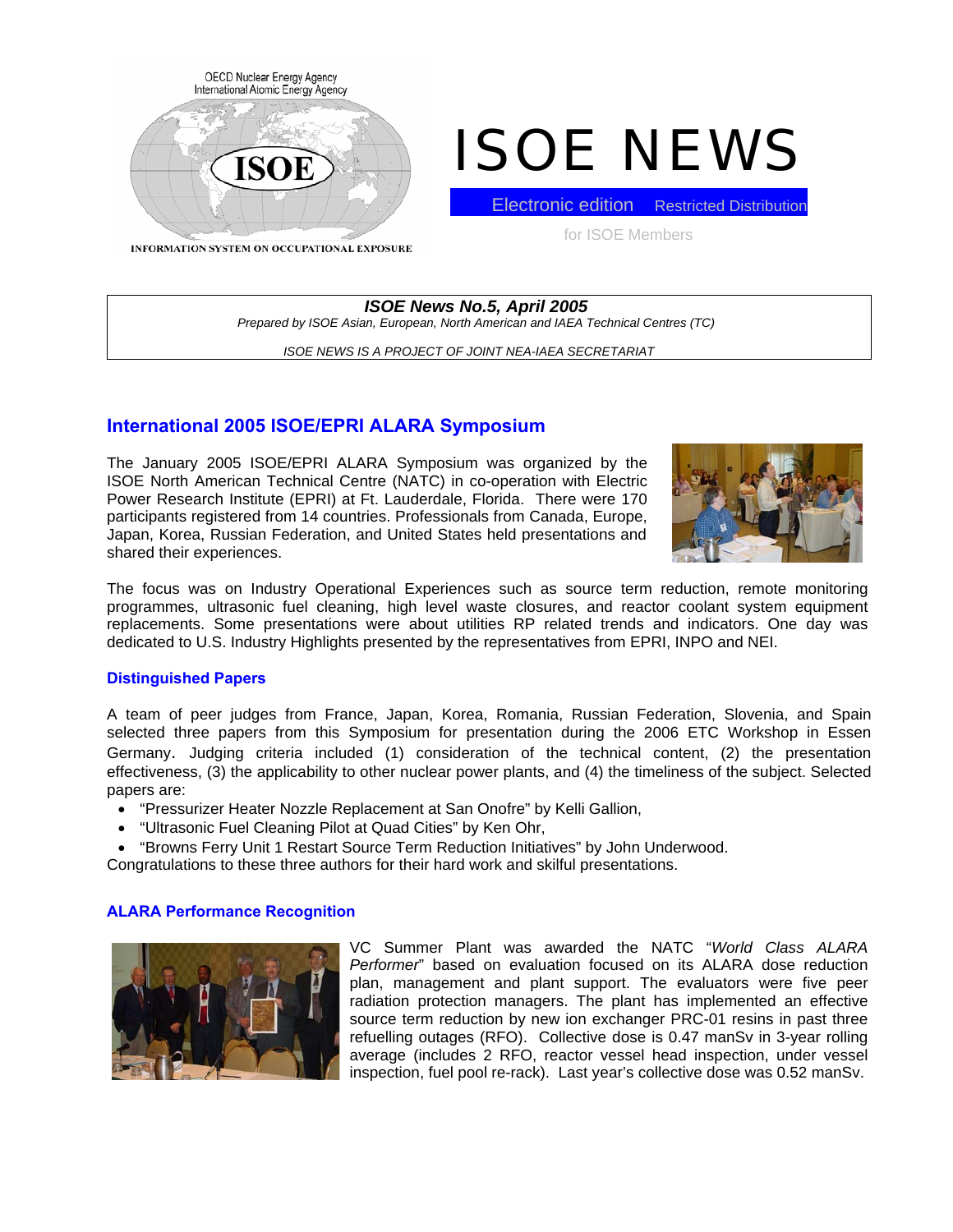## **U.S. Industry Highlights**

## **NEI (Regulatory Support)**

Ralph Andersen (NEI) presented the need for Radiation Protection Strategic Plan (RP2020) for the U.S. nuclear energy industry. In general, driving issues are the following: less frequent, more compact outages; increasing reliance on technology; mergers and acquisitions – culture and process integration; source term transients – complex chemistry; emerging significant work scope; degraded fuel performance; human resource and budget constraints; reliance on knowledge-based, rather than procedure-based, decisionmaking; and emerging new radiological protection standards.

## **EPRI (Technical Support)**

Sean Bushart, EPRI Program Manager, explained EPRI Radiation Exposure Management Program. It consists of Radiation Protection and Radiation Field Control topics. The first part includes ALARA planning and material clearance; remote monitoring dosimetry and effective dose equivalent; worker safety and RP guidelines. The second topic of the program is dealing with cobalt replacement and Co-free hardfacings; surface conditioning – stabilized chrome electro-polishing; and UT fuel cleaning and LOMI decontamination.



EPRI Projects on RP Guidelines are dealing with methodologies needed for managing risks encountered in jobs performed in radiological environments and for optimizing worker safety. Remote monitoring technology guidance documents are in preparation. These solutions are needed for RP managers challenged with meeting strict outage schedules and reduced RP staff.

The impact of standards for clearance and exemption is a current objective. Overall goal is to develop a guidance for implementing these standards at NPPs.

ALARA related issues are dealing with site specific optimization of ALARA and RP technical resources. Industry focused project include assessments of cavity decontamination practices, new technology investigations, scaffolding management. ISOE/EPRI collaborative reports are on reactor vessel head inspections and replacements.

## **INPO (Ensuring Best Practices)**

David Moss gave an INPO perspective on industry RP performance. Key elements are source term reduction in the first place; long-range goals and plans; strong line management ownership; maximum outage efficiency; and effective implementation of ALARA fundamentals.

2005 collective dose goals are based on utility input. The fact is that the median value is not moving down at a rate that will meet the 2005 goal. However, almost half of BWRs and PWRs are meeting goals and prove that it can be done. Assistance visits are focused on higher-dose plants, and working meetings are planned for generic issues. INPO also began collecting ALARA beneficial practices (available on web site). To gather solutions, a support is requested of RP managers and plant ALARA committees. It is important to implement a few good ideas.

## **Regulatory Agencies Highlights**



The Symposium participant were informed about NRC findings related to radiation protection and source term events in 2004. A special meeting was organized after the Symposium by Jim Noggle (NRC Region I) to include first time regulatory benchmarking effort. Participants were from Canada, Korea, Spain, and United States. There is a plan to continue and expand for future meetings.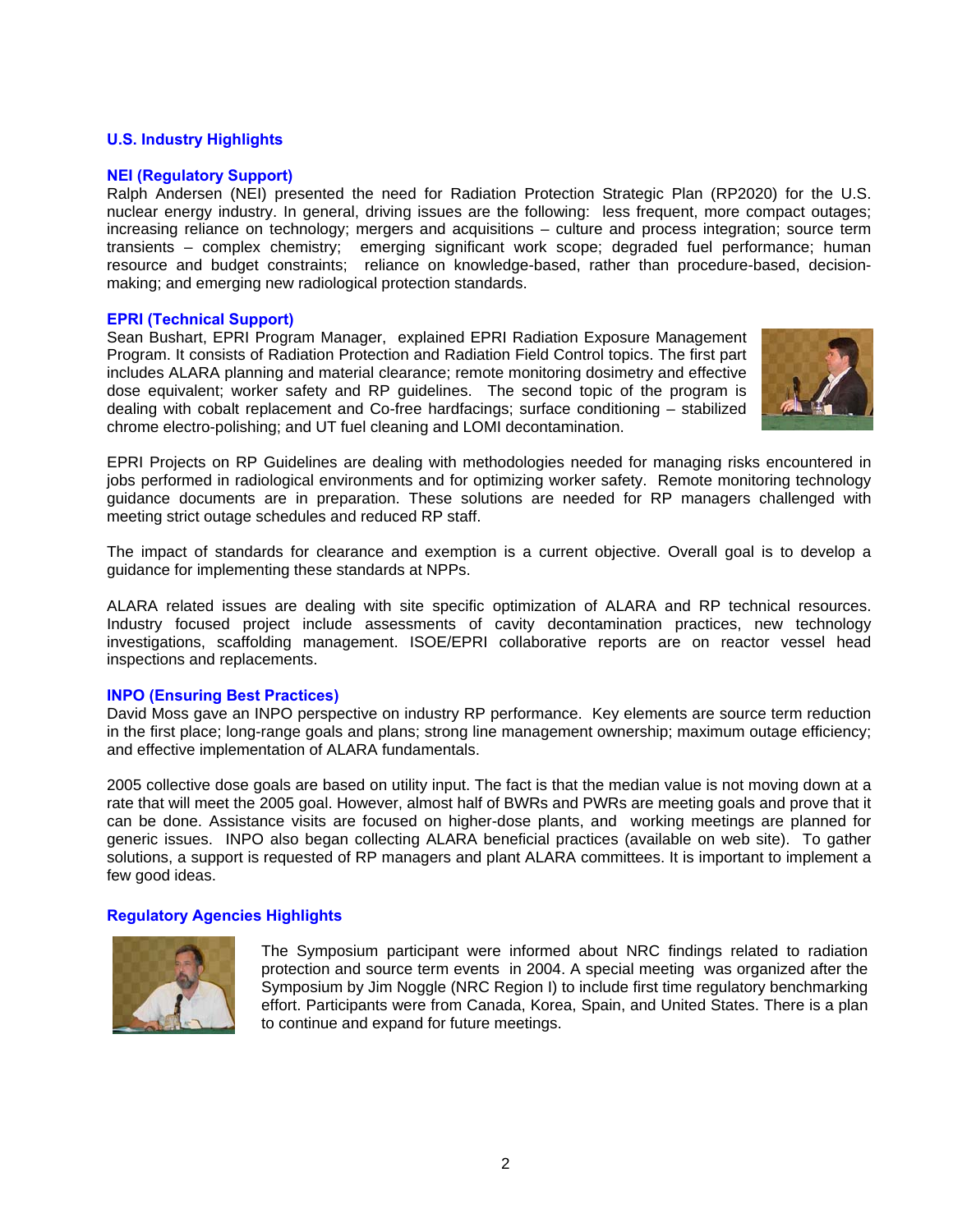## **Pressurizer Heater Sleeve Replacement**

## *(Kelli Gallion***, San Onofre Nuclear Generating Station)**

At San Onofre PWR (SONGS), testing of two Alloy 600 pressurizer heater sleeves revealed longitudinal indications in both sleeves and a circumferential indication in one sleeve. There were no through-wall cracks, and no external leakage was detected. One pressurizer heater sleeve was replaced during a prior refueling outage and replacement of all sleeves was scheduled for the next Unit 3 Refueling Outage (late 2006). Discovery of the indications during the October 2004 U3RFO (Cycle 13) precipitated a decision to replace all sleeves during this RFO with Alloy 690.

The repair plan required that the Alloy 600 sleeves be internally severed and that new "half-sleeves" be installed. Extensive machining and welding was required to replace 28 sleeves. A new primary system pressure boundary was established when the "half-sleeve" was installed. Job duration was 53 days with 18700 radiation work permit hours.



Heater Shielding

#### **Some Alloy 600 Facts**

Major radiological issues included exposure and contamination control. Extensive engineering controls were used to reduce surface and airborne contamination levels. Much of the work was overhead and required that dosimetry be relocated to the workers' head. Work practices, remote monitoring, and temporary shielding on the sleeves, the surge line, and the work platform avoided about 0.17 manSv over the originally estimated 0.816. Total exposure for the job was 0.645 manSv. The highest individual exposure was 16.85 mSv. Lessons learned from similar work at Palo Verde were very helpful to SONGS.

The Alloy 600 is subject to primary water stress corrosion cracking (PWSSC). It has typically a long incubation period (up to 27 years) and depends on: operating temperatures, heat treatment, cold work, and chemical environment. All Alloy 600 heats used in U.S. plants have been tested for PWSCC and failed (EPRI).

Locations where Alloy 600 PWSCC has occurred at PWRs are: reactor head nozzles, reactor vessel safe ends, hot leg nozzles, steam generator drains, pressurizer heater sleeves, and pressurizer water and vapor space instrument nozzles.

# **ISOE Presentation to the OECD/NEA CRPPH**

The 63<sup>rd</sup> meeting of the NEA Committee on Radiation Protection and Public Health (CRPPH) took place at NEA Headquarters on 8-10 March 2005. The Chair of the ISOE Steering Group, Mr. Jean-Yves Gagnon (Gentilly-2 NPP, Canada), presented the accomplishments of the ISOE programme for 2004, and its plans for 2005. The key issues discussed included the migration of the ISOE databases to a web-based system, and the broad strategic review of the Programme and its work to identify and deliver products that are of value and use to its participants. Although the ISOE programme is operated under its own specific agreement among participants (the ISOE Terms and Conditions), the Committee appreciated consideration by ISOE of requests and suggestions. The Committee also recognised the value of the information and analyses provided by the ISOE Programme, and requested a more detailed reporting of findings and analyses at the next meeting of the CRPPH in 2006. The Committee thanked the Chair for the report, noted the work undertaken by ISOE, and approved the ISOE proposed programme of work for 2005.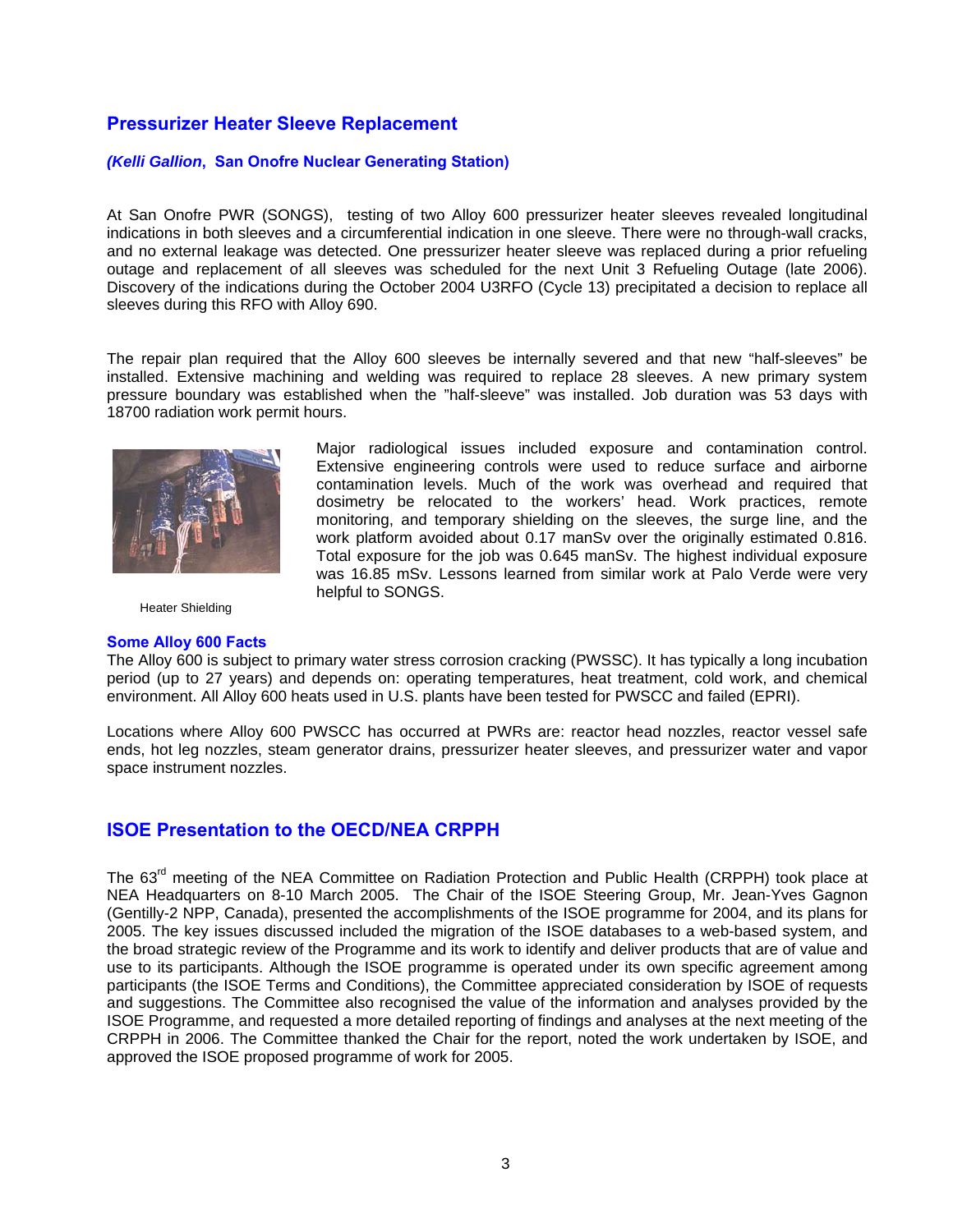# **Accident Source Terms for Light-Water NPPs**

## **Historical overview**

In 1962, the Atomic Energy Commission of U.S. issued Technical Information Document (TID) 148844, "Calculation of Distance Factors for Power and Test Reactors". In this document, a release of fission products from the core of a light-water reactor (LWR) into containment atmosphere ("source term") was postulated for the purpose of calculated off-site doses. In addition to site suitability, the regulatory applications of this source term (in conjunction with the dose calculation methodology) affect the design of a wide range of plant systems. The release is assumed to consists of 100% of the core inventory of noble gases and 50% of the iodines (half of which are assumed to deposit on interior surfaces). These values were based on experiments performed in the late 1950s involving heated irradiated  $UO<sub>2</sub>$  pellets.

Source term estimates under severe accident conditions became of great interest after the Three-Mile Island accident when it was observed that only relatively small amounts of iodine were released to the environment compared with the amount predicted to be released in licensing calculations. The Nuclear Regulatory Commission (NRC) began a research effort about 1981 to obtain a better understanding of fission-product transport and release mechanisms under severe accident conditions. In 1995, U.S. NRC published Regulatory Guide (NUREG) 1465, " Accident Source Terms for LWR NPPs". The primary objective of this report was to define a revised accident source term for regulatory application for future LWRs. For example, the table below is taken from NUREG-1465. In this table PWR releases into containment are presented for severe accident scenario.

| Table 1- PWR Releases Into Containment (fractions of core inventory) |  |
|----------------------------------------------------------------------|--|
|----------------------------------------------------------------------|--|

|                   | Gap Release | Early In-Vessel  | Ex-Vessel        | Late In-Vessel |
|-------------------|-------------|------------------|------------------|----------------|
| Duration (Hours)  | 0.5h        | 1.3 <sub>h</sub> | 2.0 <sub>h</sub> | 10h            |
| Noble Gases       | 0.05        | 0.95             |                  |                |
| Halogens          | 0.05        | 0.35             | 0.25             | 0.1            |
| Alkali Metals     | 0.05        | 0.25             | 0.35             | 0.1            |
| Tellurium Group   | 0.05        | 0.25             | 0.005            |                |
| Barium, Strontium |             | 0.02             | 0.1              |                |
| Noble Metals      |             | 0.0025           | 0.0025           |                |
| Cerium group      |             | 0.0005           | 0.005            |                |
| Lanthanides       |             | 0.0002           | 0.005            |                |

In this NRC report, it was suggested that iodine entering containment from the reactor coolant system is composed of at least 95% caesium iodide (CsI), with no more than 5 % I plus HI. Once within containment, soluble CsI will dissolve in water pools and plate out on wet surfaces in ionic form. If the pH is controlled to a level of 7 or greater, conversion to elemental iodine will be minimal. The fraction of iodine in organic chemical form was suggested to be 0.15 %.

## **Phebus Tests - further international efforts for reducing nuclear and radiobiological risks**

The Phebus international nuclear research safety programme started about 15 years ago in collaboration with the European Commission and Electricité de France, and with the other organizations from United States, Canada, Japan, Korea and Switzerland. The aim is to further improve the calculation software programmes used in safety assessments. The research carried out in this field will help optimise the action and procedures implemented to protect people and the environment in the event of a nuclear accident.

Over about 25 years, a large number of separate-effect tests have been performed, several computer codes developed and only a few integral test carried out. Such tests are very complex and need for heavy investments. The Phebus contributes at this latter level using an apparatus representing the main parts of a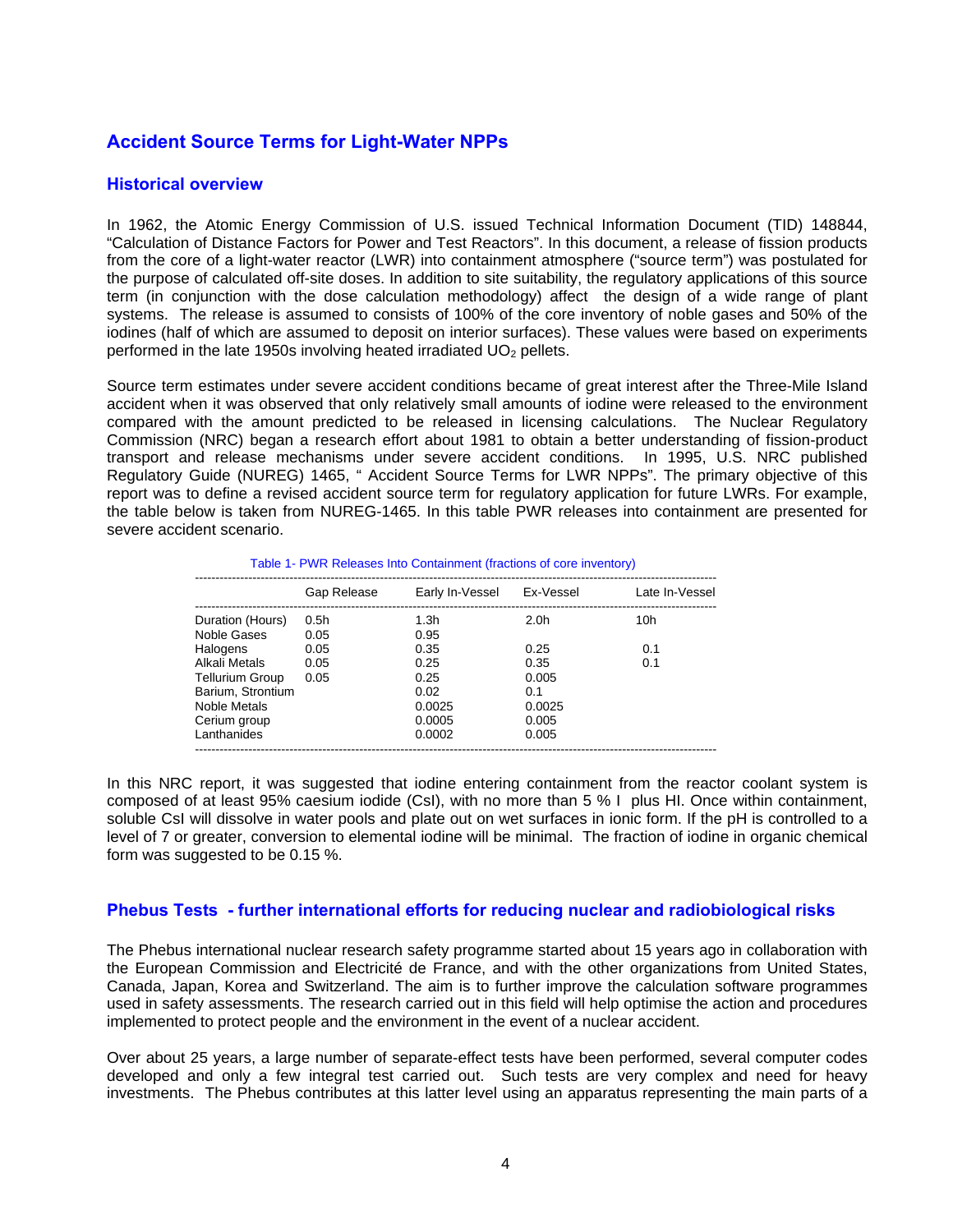PWR at a scale of about 1:5000. It is located at IRSN (Institute for radiation protection and nuclear safety) Chadarache, France. These tests have been defined by international partners of the programme; they differ in the nature of fuel burn-up and geometry, more or less oxidizing conditions, the level of fuel degradation and the conditions in the containment (e.g., acidity and the temperature of the water-filled sump).

The 5th test (FPT-3) of Phebus FP Programme took place on 18<sup>th</sup> of November 2004. The objective is to study phenomena that occur during serious reactor meltdown accident at PWR. Previous tests have provided new data on core meltdown mechanisms, on the radioactive products released and on their behaviour. The purpose of the last test is to transpose the results to the 1300 and 1400 MW reactors in France and to other types of PWR operating in Europe.

### **Scientific lessons learned from previous tests**

The lessons learned from the Phebus FP programme can be divided into three categories: those that the specialists foresaw and which have been verified, those that were foreseen but inadequately, and those that were not foreseen.

### ■ **Those that were foreseen ... and which have been verified**

In this category, we include the main phenomenology of core degradation which was, globally, correctly predicted. As the tests progressed, these calculations turned out to be more and more accurate with respect to: the phenomena of clad oxidation and associated hydrogen production; material interactions; and release of volatile fission products. Regarding the primary system, the difference between calculated and experimentallymeasured total retention of fission products was acceptable; the same thing can be said regarding the containment where calculation of the distribution and kinetics of aerosol deposits also agreed with experimental observations showing the deposits dominated by those in the sump and on cold surfaces. Other verified phenomena were fission product release at UO<sub>2</sub> dissolution, low release from the molten pool, and low total release of ruthenium.

## ■ **Those that were foreseen ... but inadequately**

Certain phenomena, though foreseen, were not well quantified where this affected both fuel-rod degradation and the primary circuit. For example, fuel liquefaction was not predicted at the temperatures observed but at temperatures about 400°K higher. The suppressed release of barium – a fission product that contributes in a major way to decay power – must also be cited where this release is large in separate-effects tests (from 50 to 90 %) but reduced to a lower level in the Phebus tests with its clad fuel rods. In the primary circuit, the measured deposition profile disagrees with the pre-test calculation: deposits are under-estimated in the hot section and over-estimated in the cold section. Furthermore, chemical form of caesium is not CsOH as it was predicted before. Still, it is not sure in what form caesium appears; there is a guess that molybdenum might interact with caesium.

#### ■ **Those that were not foreseen** ...

Finally, unexpected phenomena have been brought to light during certain Phebus tests, the most noteworthy concerning iodine behaviour.

Firstly is the early detection of low but significant amount of iodine in a volatile form in the containment. The iodine arriving from the primary circuit was anticipated entirely in a condensed (aerosol) form where this would subsequently have deposited by sedimentation before volatizing from the sump, all this occurring at a relatively slow rate. The unexpected, direct input of volatile iodine to the containment gas phase has important consequences in the case of loss of containment integrity during the first few days of an accident or in the case of resorting to filtered venting of the containment since emissions to the environment would essentially comprise gas-phase species (aerosols having largely deposited and the remainder being filtered by soil or the engineered venting systems).

Another surprising phenomenon was the suppression of iodine volatilization from the sump (in molecular I<sub>2</sub> form) due to the presence of silver released by melting of the silver-indium-cadmium rod, the alloy used in control rods of Westinghouse-type reactors. It is a »good news« but reinforces the previous mentioned